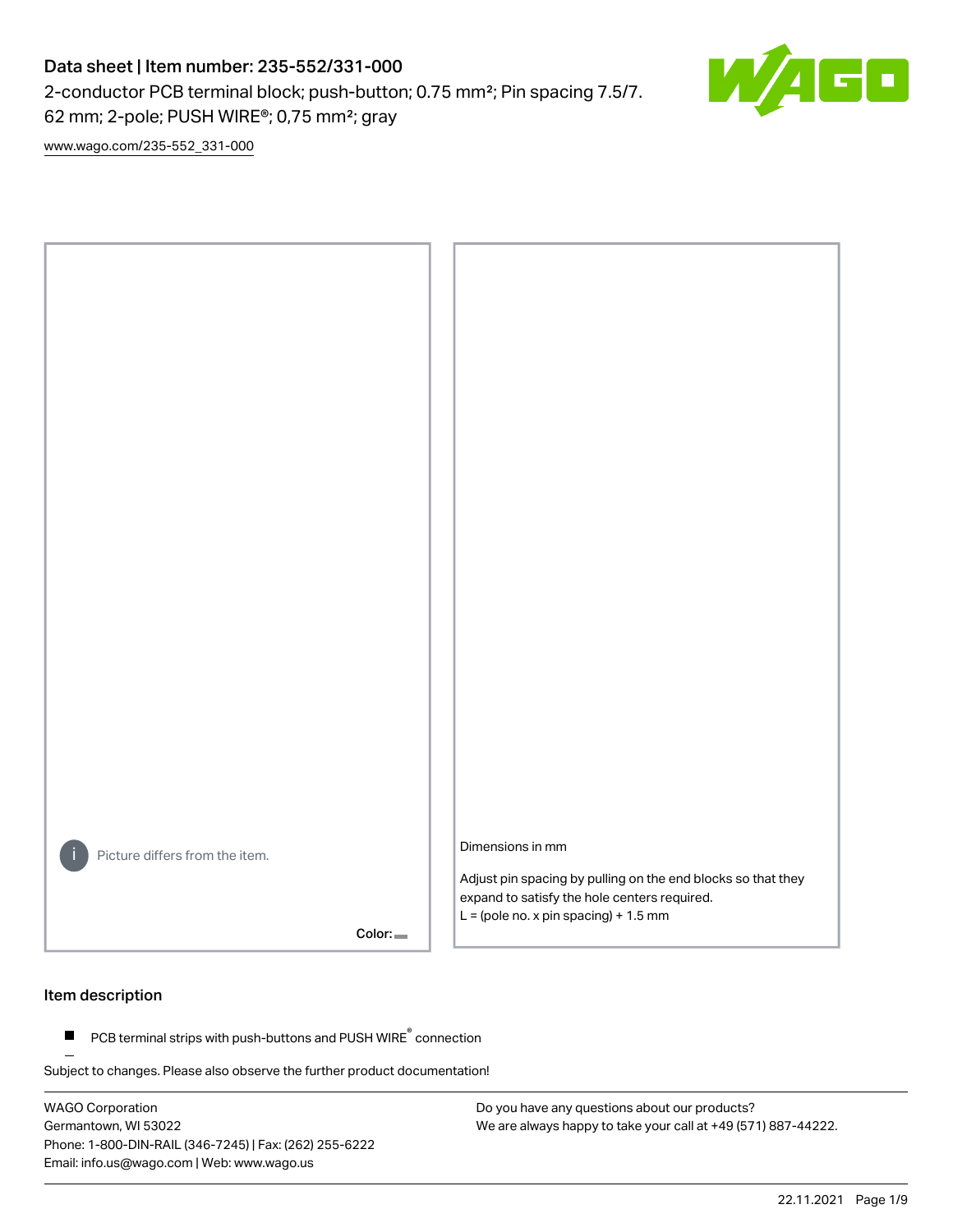

- **Double-wire connection for commoning signals**
- $\blacksquare$ Push-in termination of solid conductors
- Easy conductor removal via push-button  $\blacksquare$
- $\blacksquare$ Set to metric or inch pin spacing by compressing PCB terminal strips or pulling them apart
- $\blacksquare$ Also available with a test slot

#### Data Notes

| Variants: | Other pole numbers                                               |
|-----------|------------------------------------------------------------------|
|           | Other colors                                                     |
|           | Mixed-color PCB connector strips                                 |
|           | Direct marking                                                   |
|           | Other versions (or variants) can be requested from WAGO Sales or |
|           | configured at https://configurator.wago.com/                     |

## Electrical data

#### IEC Approvals

| Ratings per                 | IEC/EN 60664-1                                                        |
|-----------------------------|-----------------------------------------------------------------------|
| Rated voltage (III / 3)     | 400 V                                                                 |
| Rated surge voltage (III/3) | 6 <sub>kV</sub>                                                       |
| Rated voltage (III/2)       | 630 V                                                                 |
| Rated surge voltage (III/2) | 6 kV                                                                  |
| Nominal voltage (II/2)      | 1000V                                                                 |
| Rated surge voltage (II/2)  | 6 <sub>kV</sub>                                                       |
| Rated current               | 10A                                                                   |
| Legend (ratings)            | $(III / 2)$ $\triangle$ Overvoltage category III / Pollution degree 2 |

## UL Approvals

| Approvals per                  | UL 1059 |
|--------------------------------|---------|
| Rated voltage UL (Use Group B) | 300 V   |
| Rated current UL (Use Group B) | 10 A    |
| Rated voltage UL (Use Group D) | 300 V   |
| Rated current UL (Use Group D) | 10 A    |

#### CSA Approvals

| Approvals per | $\sim$ $\sim$<br>54<br>، ب<br>___ |
|---------------|-----------------------------------|
|               |                                   |

Subject to changes. Please also observe the further product documentation!

| WAGO Corporation                                       | Do you have any questions about our products?                 |
|--------------------------------------------------------|---------------------------------------------------------------|
| Germantown, WI 53022                                   | We are always happy to take your call at +49 (571) 887-44222. |
| Phone: 1-800-DIN-RAIL (346-7245)   Fax: (262) 255-6222 |                                                               |
| Email: info.us@wago.com   Web: www.wago.us             |                                                               |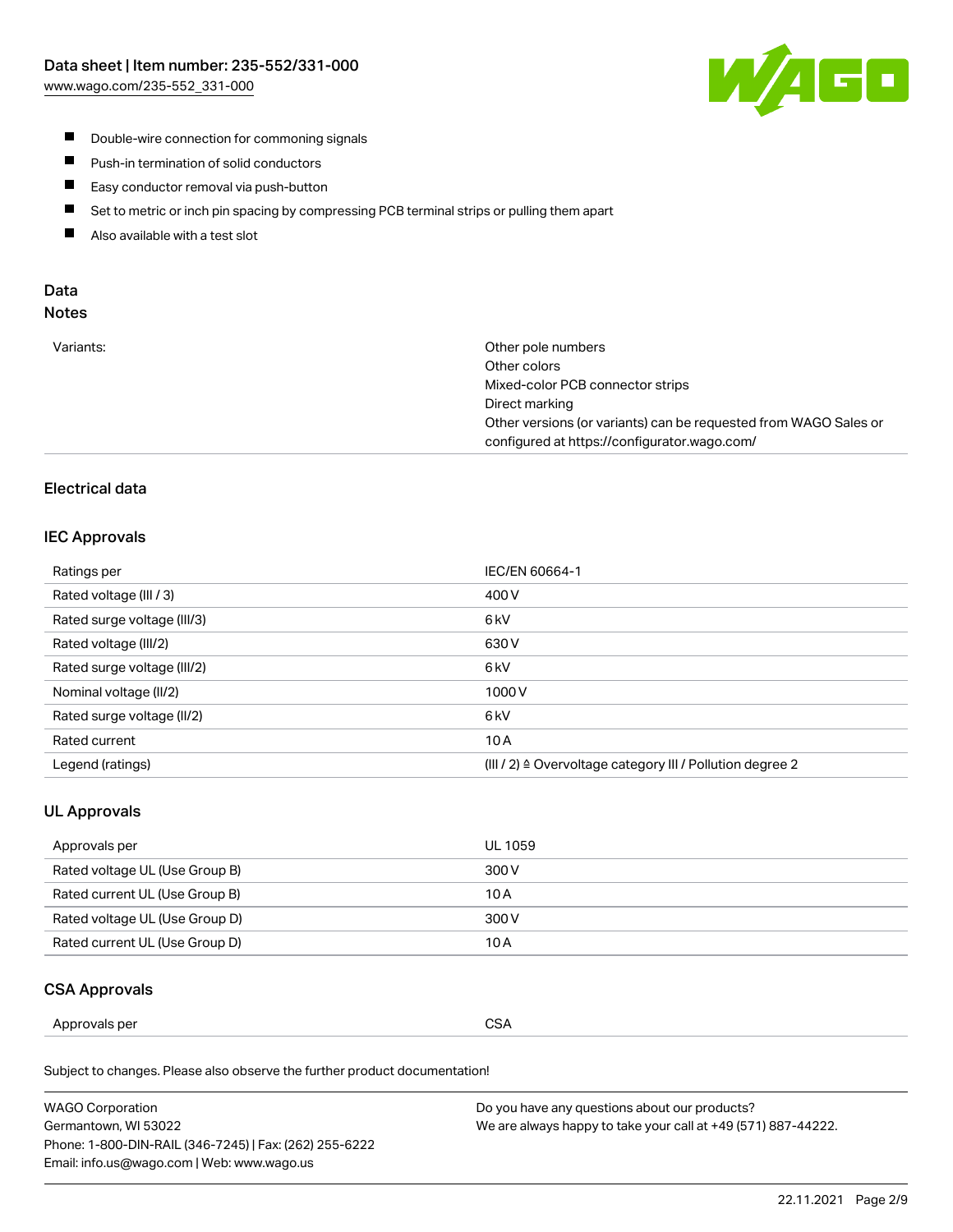[www.wago.com/235-552\\_331-000](http://www.wago.com/235-552_331-000)



| Rated voltage CSA (Use Group B) | 300 V |
|---------------------------------|-------|
| Rated current CSA (Use Group B) |       |

#### Connection data

| Total number of connection points |  |
|-----------------------------------|--|
| Total number of potentials        |  |
| Number of connection types        |  |
| Number of levels                  |  |

### Connection 1

#### Connection technology PUSH WIRE®

|                                       | PUSH WIRE                              |
|---------------------------------------|----------------------------------------|
| Actuation type                        | Push-button                            |
| Solid conductor                       | $0.20.75$ mm <sup>2</sup> / 24  18 AWG |
| Strip length                          | $910$ mm / 0.35  0.39 inch             |
| Conductor connection direction to PCB | 0°                                     |
| Number of poles                       |                                        |

## Physical data

| Pin spacing                          | 7.5/7.62 mm / 0.295/0.3 inch |
|--------------------------------------|------------------------------|
| Width                                | 16.5 mm / 0.65 inch          |
| Height                               | 19.1 mm / 0.752 inch         |
| Height from the surface              | 15.5 mm / 0.61 inch          |
| Depth                                | 12.5 mm / 0.492 inch         |
| Solder pin length                    | 3.6 <sub>mm</sub>            |
| Solder pin dimensions                | $0.8 \times 0.4$ mm          |
| Drilled hole diameter with tolerance | $1^{(+0.1)}$ mm              |

### PCB contact

| PCB Contact                         | тнт                                      |
|-------------------------------------|------------------------------------------|
| Solder pin arrangement              | over the entire terminal strip (in-line) |
| Number of solder pins per potential |                                          |

# Material data

| Color          | gray |
|----------------|------|
| Material group |      |

Subject to changes. Please also observe the further product documentation!

| <b>WAGO Corporation</b>                                | Do you have any questions about our products?                 |
|--------------------------------------------------------|---------------------------------------------------------------|
| Germantown, WI 53022                                   | We are always happy to take your call at +49 (571) 887-44222. |
| Phone: 1-800-DIN-RAIL (346-7245)   Fax: (262) 255-6222 |                                                               |
| Email: info.us@wago.com   Web: www.wago.us             |                                                               |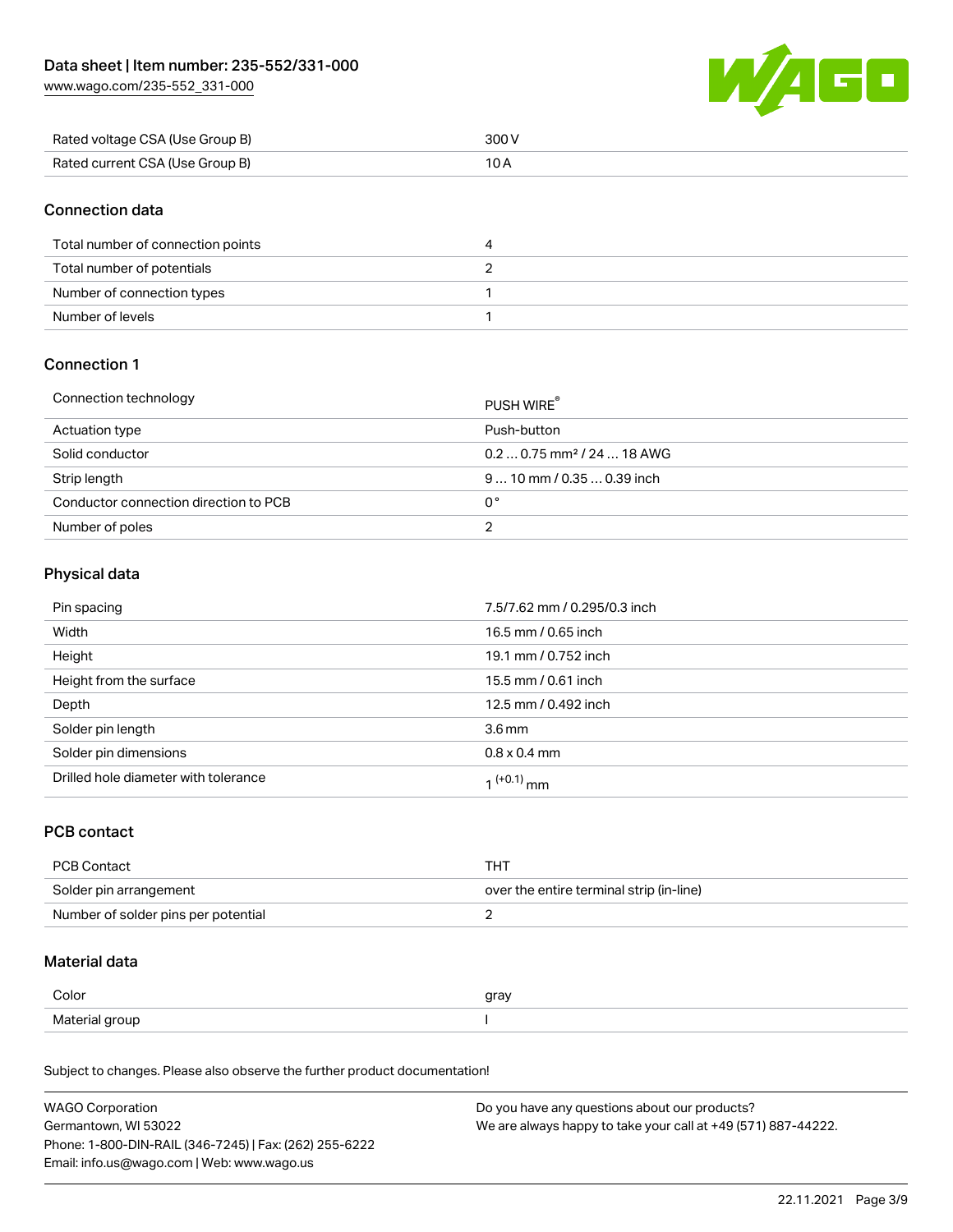[www.wago.com/235-552\\_331-000](http://www.wago.com/235-552_331-000)



| Insulation material               | Polyamide (PA66)                      |
|-----------------------------------|---------------------------------------|
| Flammability class per UL94       | V <sub>0</sub>                        |
| Clamping spring material          | Chrome nickel spring steel (CrNi)     |
| Contact material                  | Electrolytic copper $(E_{\text{Cl}})$ |
| Contact plating                   | tin-plated                            |
| Fire load                         | $0.04$ MJ                             |
| Weight                            | 1.9 <sub>g</sub>                      |
| <b>Environmental requirements</b> |                                       |
| Limit temperature range           | $-60+105 °C$                          |

## Commercial data

| Product Group         | 4 (Printed Circuit) |
|-----------------------|---------------------|
| PU (SPU)              | 280 (70) Stück      |
| Packaging type        | box                 |
| Country of origin     | CΝ                  |
| <b>GTIN</b>           | 4044918831338       |
| Customs tariff number | 85369010000         |

### Approvals / Certificates

#### Country specific Approvals

| Logo        | Approval                                      | <b>Additional Approval Text</b> | Certificate<br>name       |
|-------------|-----------------------------------------------|---------------------------------|---------------------------|
|             | <b>CCA</b><br><b>DEKRA Certification B.V.</b> | EN 60947                        | NTR NL-<br>7144           |
| <b>KEMA</b> | <b>CCA</b><br>DEKRA Certification B.V.        | EN 60947                        | 2149549.02                |
|             | <b>CCA</b><br>DEKRA Certification B.V.        | EN 60998                        | NTR <sub>NL</sub><br>6919 |
|             | <b>CCA</b><br>DEKRA Certification B.V.        | EN 60947-7-4                    | NTR NL-<br>7774           |

Subject to changes. Please also observe the further product documentation!

| <b>WAGO Corporation</b>                                | Do you have any questions about our products?                 |
|--------------------------------------------------------|---------------------------------------------------------------|
| Germantown, WI 53022                                   | We are always happy to take your call at +49 (571) 887-44222. |
| Phone: 1-800-DIN-RAIL (346-7245)   Fax: (262) 255-6222 |                                                               |
| Email: info.us@wago.com   Web: www.wago.us             |                                                               |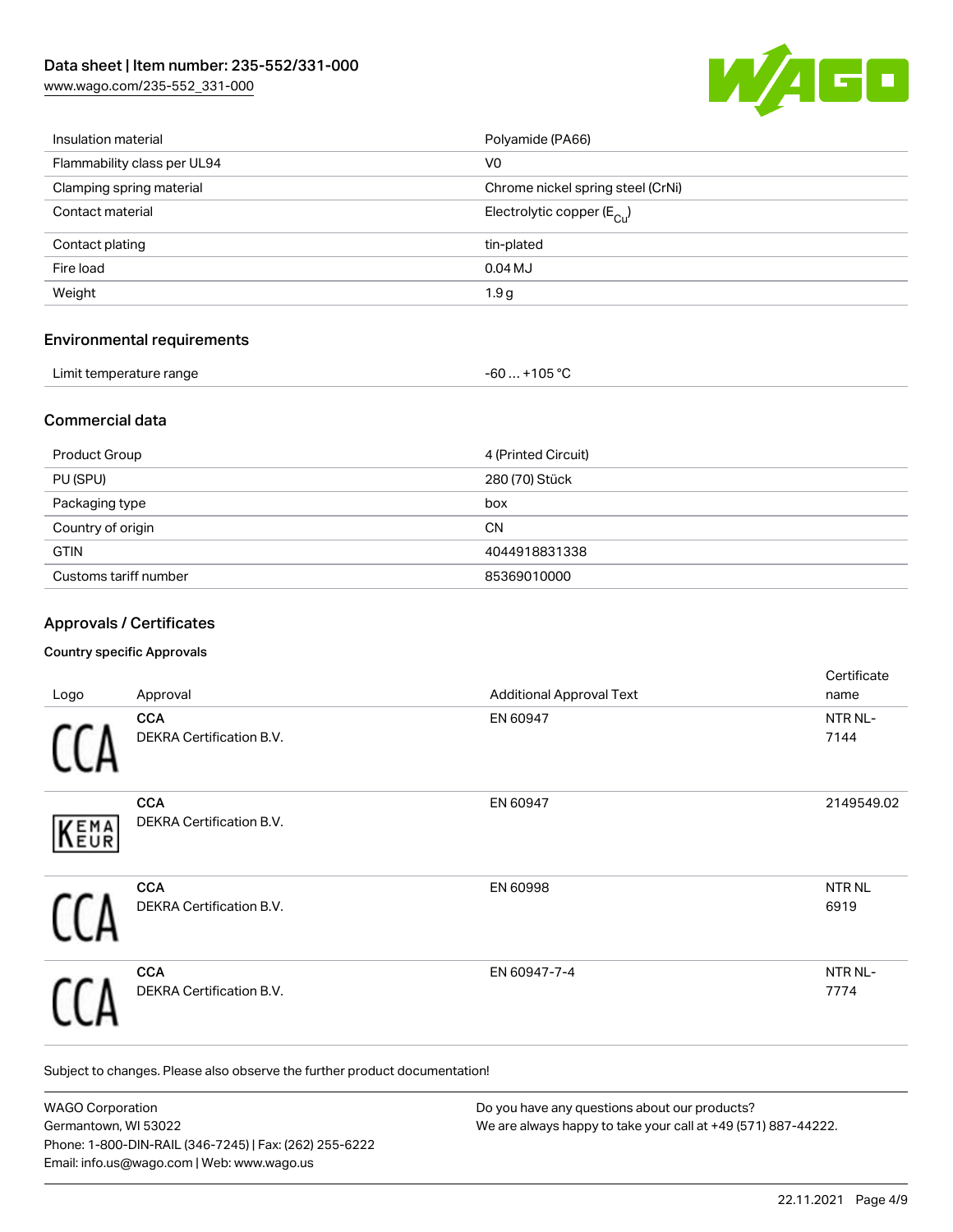



VDE VDE Prüf- und Zertifizierungsinstitut

EN 60947 40029328

#### Ship Approvals

| Logo | Approval                                  | <b>Additional Approval Text</b> | Certificate<br>name               |
|------|-------------------------------------------|---------------------------------|-----------------------------------|
| ABS  | <b>ABS</b><br>American Bureau of Shipping |                                 | $19-$<br>HG1869876-<br><b>PDA</b> |
|      | <b>DNV GL</b>                             | $\overline{\phantom{0}}$        | TAE000016Z                        |
|      | Det Norske Veritas, Germanischer Lloyd    |                                 |                                   |

#### UL-Approvals

|                       |                                     |                                 | Certificate |
|-----------------------|-------------------------------------|---------------------------------|-------------|
| Logo                  | Approval                            | <b>Additional Approval Text</b> | name        |
| $\blacksquare$<br>- 1 | UL<br>UL International Germany GmbH | $\overline{\phantom{a}}$        | E45172      |

## Optional accessories

| <b>Ferrules</b> |                                                                                                    |                      |
|-----------------|----------------------------------------------------------------------------------------------------|----------------------|
| Ferrule         |                                                                                                    |                      |
|                 | Item no.: 216-101                                                                                  |                      |
|                 | Ferrule; Sleeve for 0.5 mm <sup>2</sup> / AWG 22; uninsulated; electro-tin plated; silver-colored  | www.wago.com/216-101 |
|                 | Item no.: 216-104                                                                                  | www.wago.com/216-104 |
|                 | Ferrule; Sleeve for 1.5 mm <sup>2</sup> / AWG 16; uninsulated; electro-tin plated; silver-colored  |                      |
|                 | Item no.: 216-106                                                                                  |                      |
|                 | Ferrule; Sleeve for 2.5 mm <sup>2</sup> / AWG 14; uninsulated; electro-tin plated; silver-colored  | www.wago.com/216-106 |
|                 | Item no.: 216-107                                                                                  |                      |
|                 | Ferrule; Sleeve for 4 mm <sup>2</sup> / AWG 12; uninsulated; electro-tin plated                    | www.wago.com/216-107 |
|                 | Item no.: 216-108                                                                                  |                      |
|                 | Ferrule; Sleeve for 6 mm <sup>2</sup> / AWG 10; uninsulated; electro-tin plated; silver-colored    | www.wago.com/216-108 |
|                 | Item no.: 216-109                                                                                  |                      |
|                 | Ferrule; Sleeve for 10 mm <sup>2</sup> / AWG 8; uninsulated; electro-tin plated                    | www.wago.com/216-109 |
|                 | Item no.: 216-102                                                                                  |                      |
|                 | Ferrule; Sleeve for 0.75 mm <sup>2</sup> / AWG 20; uninsulated; electro-tin plated; silver-colored | www.wago.com/216-102 |

WAGO Corporation Germantown, WI 53022 Phone: 1-800-DIN-RAIL (346-7245) | Fax: (262) 255-6222 Email: info.us@wago.com | Web: www.wago.us

Do you have any questions about our products? We are always happy to take your call at +49 (571) 887-44222.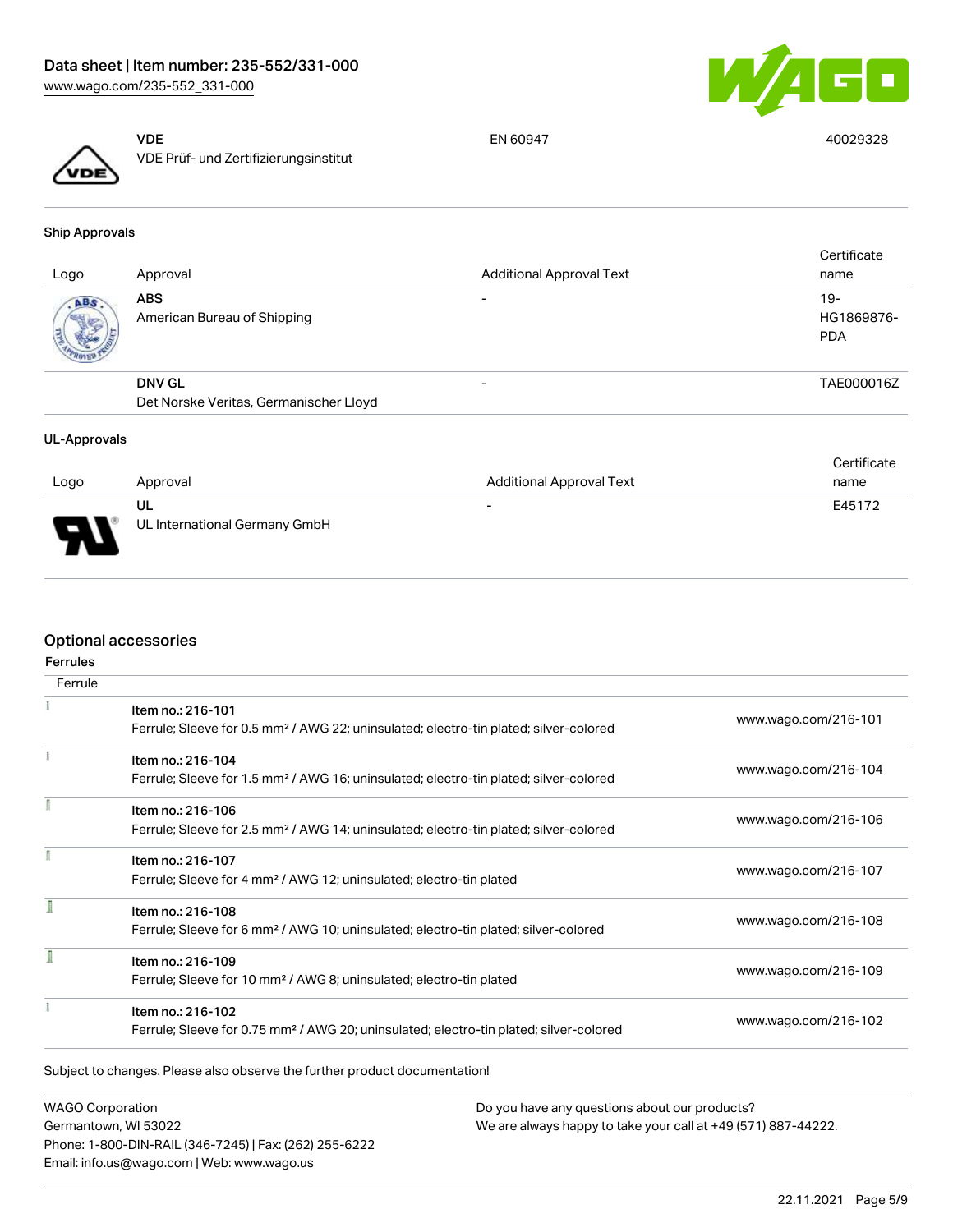Phone: 1-800-DIN-RAIL (346-7245) | Fax: (262) 255-6222

Email: info.us@wago.com | Web: www.wago.us

[www.wago.com/235-552\\_331-000](http://www.wago.com/235-552_331-000)



|    | Item no.: 216-103<br>Ferrule; Sleeve for 1 mm <sup>2</sup> / AWG 18; uninsulated; electro-tin plated                                                                               |                                                                                                                | www.wago.com/216-103 |
|----|------------------------------------------------------------------------------------------------------------------------------------------------------------------------------------|----------------------------------------------------------------------------------------------------------------|----------------------|
| Π  | Item no.: 216-110<br>Ferrule; Sleeve for 16 mm <sup>2</sup> / AWG 6; uninsulated; electro-tin plated; metallic brown                                                               |                                                                                                                | www.wago.com/216-110 |
|    | Item no.: 216-123<br>Ferrule; Sleeve for 1 mm <sup>2</sup> / AWG 18; uninsulated; electro-tin plated; silver-colored                                                               |                                                                                                                | www.wago.com/216-123 |
| i. | Item no.: 216-122<br>Ferrule; Sleeve for 0.75 mm <sup>2</sup> / AWG 20; uninsulated; electro-tin plated; silver-colored                                                            |                                                                                                                | www.wago.com/216-122 |
|    | Item no.: 216-124<br>Ferrule; Sleeve for 1.5 mm <sup>2</sup> / AWG 16; uninsulated; electro-tin plated                                                                             |                                                                                                                | www.wago.com/216-124 |
|    | Item no.: 216-142<br>Ferrule; Sleeve for 0.75 mm <sup>2</sup> / 18 AWG; uninsulated; electro-tin plated; electrolytic copper; gastight<br>crimped; acc. to DIN 46228, Part 1/08.92 |                                                                                                                | www.wago.com/216-142 |
|    | Item no.: 216-132<br>Ferrule; Sleeve for 0.34 mm <sup>2</sup> / AWG 24; uninsulated; electro-tin plated                                                                            |                                                                                                                | www.wago.com/216-132 |
|    | Item no.: 216-121<br>Ferrule; Sleeve for 0.5 mm <sup>2</sup> / AWG 22; uninsulated; electro-tin plated; silver-colored                                                             |                                                                                                                | www.wago.com/216-121 |
|    | Item no.: 216-143<br>Ferrule; Sleeve for 1 mm <sup>2</sup> / AWG 18; uninsulated; electro-tin plated; electrolytic copper; gastight<br>crimped; acc. to DIN 46228, Part 1/08.92    |                                                                                                                | www.wago.com/216-143 |
| I. | Item no.: 216-131<br>Ferrule; Sleeve for 0.25 mm <sup>2</sup> / AWG 24; uninsulated; electro-tin plated; silver-colored                                                            |                                                                                                                | www.wago.com/216-131 |
|    | Item no.: 216-141<br>Ferrule; Sleeve for 0.5 mm <sup>2</sup> / 20 AWG; uninsulated; electro-tin plated; electrolytic copper; gastight<br>crimped; acc. to DIN 46228, Part 1/08.92  |                                                                                                                | www.wago.com/216-141 |
|    | Item no.: 216-152<br>Ferrule; Sleeve for 0.34 mm <sup>2</sup> / AWG 24; uninsulated; electro-tin plated                                                                            |                                                                                                                | www.wago.com/216-152 |
|    | Item no.: 216-203<br>Ferrule; Sleeve for 1 mm <sup>2</sup> / AWG 18; insulated; electro-tin plated; red                                                                            |                                                                                                                | www.wago.com/216-203 |
|    | Item no.: 216-206<br>Ferrule; Sleeve for 2.5 mm <sup>2</sup> / AWG 14; insulated; electro-tin plated; blue                                                                         |                                                                                                                | www.wago.com/216-206 |
|    | Item no.: 216-207<br>Ferrule; Sleeve for 4 mm <sup>2</sup> / AWG 12; insulated; electro-tin plated; gray                                                                           |                                                                                                                | www.wago.com/216-207 |
|    | Item no.: 216-202<br>Ferrule; Sleeve for 0.75 mm <sup>2</sup> / 18 AWG; insulated; electro-tin plated; gray                                                                        |                                                                                                                | www.wago.com/216-202 |
|    | Item no.: 216-151<br>Ferrule; Sleeve for 0.25 mm <sup>2</sup> / AWG 24; uninsulated; electro-tin plated                                                                            |                                                                                                                | www.wago.com/216-151 |
|    | Item no.: 216-204<br>Ferrule; Sleeve for 1.5 mm <sup>2</sup> / AWG 16; insulated; electro-tin plated; black                                                                        |                                                                                                                | www.wago.com/216-204 |
|    | Subject to changes. Please also observe the further product documentation!                                                                                                         |                                                                                                                |                      |
|    | <b>WAGO Corporation</b><br>Germantown, WI 53022                                                                                                                                    | Do you have any questions about our products?<br>We are always happy to take your call at +49 (571) 887-44222. |                      |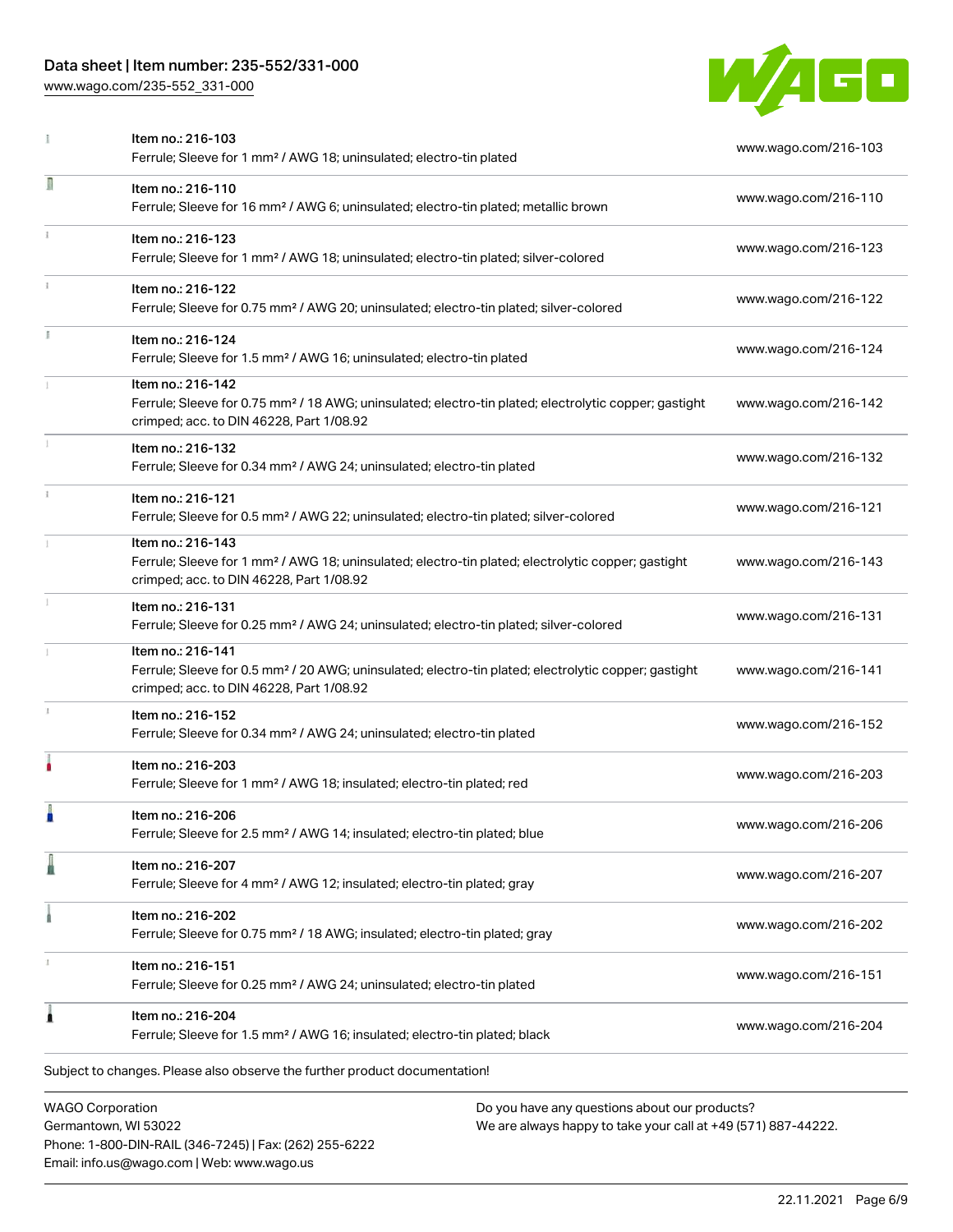Phone: 1-800-DIN-RAIL (346-7245) | Fax: (262) 255-6222

Email: info.us@wago.com | Web: www.wago.us

[www.wago.com/235-552\\_331-000](http://www.wago.com/235-552_331-000)



|                         | Item no.: 216-209<br>Ferrule; Sleeve for 10 mm <sup>2</sup> / AWG 8; insulated; electro-tin plated; red                                                                                                    |                                                                                                                | www.wago.com/216-209 |
|-------------------------|------------------------------------------------------------------------------------------------------------------------------------------------------------------------------------------------------------|----------------------------------------------------------------------------------------------------------------|----------------------|
|                         | Item no.: 216-205<br>Ferrule; Sleeve for 2.08 mm <sup>2</sup> / AWG 14; insulated; electro-tin plated; yellow                                                                                              |                                                                                                                | www.wago.com/216-205 |
|                         | Item no.: 216-144<br>Ferrule; Sleeve for 1.5 mm <sup>2</sup> / AWG 16; uninsulated; electro-tin plated; electrolytic copper; gastight<br>crimped; acc. to DIN 46228, Part 1/08.92; silver-colored          |                                                                                                                | www.wago.com/216-144 |
|                         | Item no.: 216-208<br>Ferrule; Sleeve for 6 mm <sup>2</sup> / AWG 10; insulated; electro-tin plated; electrolytic copper; gastight crimped; www.wago.com/216-208<br>acc. to DIN 46228, Part 4/09.90; yellow |                                                                                                                |                      |
|                         | Item no.: 216-201<br>Ferrule; Sleeve for 0.5 mm <sup>2</sup> / 20 AWG; insulated; electro-tin plated; white                                                                                                |                                                                                                                | www.wago.com/216-201 |
|                         | Item no.: 216-223<br>Ferrule; Sleeve for 1 mm <sup>2</sup> / AWG 18; insulated; electro-tin plated; red                                                                                                    |                                                                                                                | www.wago.com/216-223 |
|                         | Item no.: 216-210<br>Ferrule; Sleeve for 16 mm <sup>2</sup> / AWG 6; insulated; electro-tin plated; electrolytic copper; gastight crimped; www.wago.com/216-210<br>acc. to DIN 46228, Part 4/09.90; blue   |                                                                                                                |                      |
|                         | Item no.: 216-241<br>Ferrule; Sleeve for 0.5 mm <sup>2</sup> / 20 AWG; insulated; electro-tin plated; electrolytic copper; gastight<br>crimped; acc. to DIN 46228, Part 4/09.90; white                     |                                                                                                                | www.wago.com/216-241 |
|                         | Item no.: 216-242<br>Ferrule; Sleeve for 0.75 mm <sup>2</sup> / 18 AWG; insulated; electro-tin plated; electrolytic copper; gastight<br>crimped; acc. to DIN 46228, Part 4/09.90; gray                     |                                                                                                                | www.wago.com/216-242 |
|                         | Item no.: 216-222<br>Ferrule; Sleeve for 0.75 mm <sup>2</sup> / 18 AWG; insulated; electro-tin plated; gray                                                                                                |                                                                                                                | www.wago.com/216-222 |
|                         | Item no.: 216-221<br>Ferrule; Sleeve for 0.5 mm <sup>2</sup> / 20 AWG; insulated; electro-tin plated; white                                                                                                |                                                                                                                | www.wago.com/216-221 |
|                         | Item no.: 216-224<br>Ferrule; Sleeve for 1.5 mm <sup>2</sup> / AWG 16; insulated; electro-tin plated; black                                                                                                |                                                                                                                | www.wago.com/216-224 |
|                         | Item no.: 216-243<br>Ferrule; Sleeve for 1 mm <sup>2</sup> / AWG 18; insulated; electro-tin plated; electrolytic copper; gastight crimped; www.wago.com/216-243<br>acc. to DIN 46228, Part 4/09.90; red    |                                                                                                                |                      |
|                         | Item no.: 216-244<br>Ferrule; Sleeve for 1.5 mm <sup>2</sup> / AWG 16; insulated; electro-tin plated; electrolytic copper; gastight<br>crimped; acc. to DIN 46228, Part 4/09.90; black                     |                                                                                                                | www.wago.com/216-244 |
| ٠                       | Item no.: 216-263<br>Ferrule; Sleeve for 1 mm <sup>2</sup> / AWG 18; insulated; electro-tin plated; electrolytic copper; gastight crimped; www.wago.com/216-263<br>acc. to DIN 46228, Part 4/09.90; red    |                                                                                                                |                      |
|                         | Item no.: 216-246<br>Ferrule; Sleeve for 2.5 mm <sup>2</sup> / AWG 14; insulated; electro-tin plated; electrolytic copper; gastight<br>crimped; acc. to DIN 46228, Part 4/09.90; blue                      |                                                                                                                | www.wago.com/216-246 |
| Å                       | Item no.: 216-266<br>Ferrule; Sleeve for 2.5 mm <sup>2</sup> / AWG 14; insulated; electro-tin plated; electrolytic copper; gastight                                                                        |                                                                                                                | www.wago.com/216-266 |
|                         | Subject to changes. Please also observe the further product documentation!                                                                                                                                 |                                                                                                                |                      |
| <b>WAGO Corporation</b> | Germantown, WI 53022                                                                                                                                                                                       | Do you have any questions about our products?<br>We are always happy to take your call at +49 (571) 887-44222. |                      |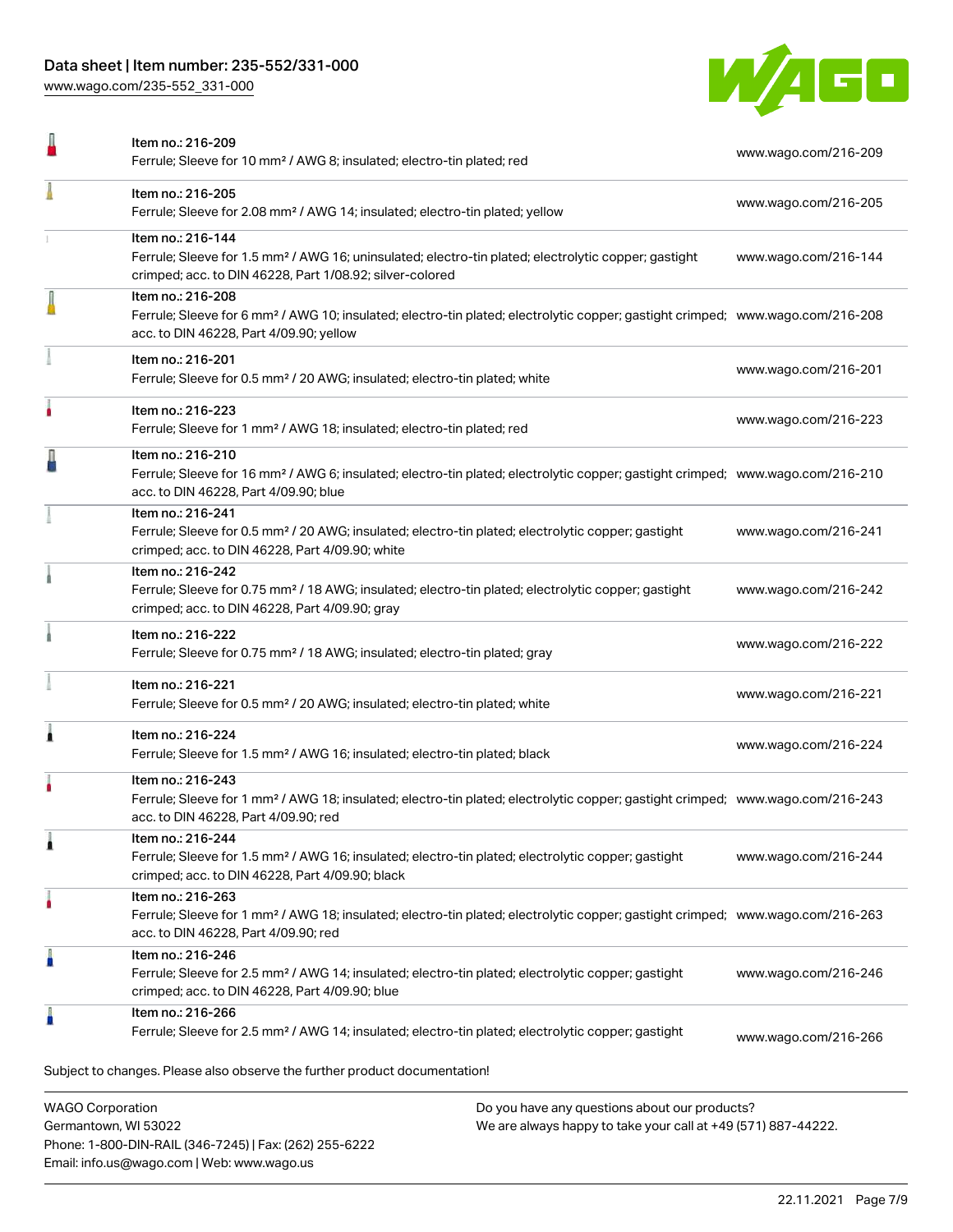[www.wago.com/235-552\\_331-000](http://www.wago.com/235-552_331-000)



crimped; acc. to DIN 46228, Part 4/09.90; blue

| 1 | Item no.: 216-264<br>Ferrule; Sleeve for 1.5 mm <sup>2</sup> / AWG 16; insulated; electro-tin plated; electrolytic copper; gastight<br>crimped; acc. to DIN 46228, Part 4/09.90; black                     | www.wago.com/216-264 |
|---|------------------------------------------------------------------------------------------------------------------------------------------------------------------------------------------------------------|----------------------|
| Â | Item no.: 216-284<br>Ferrule; Sleeve for 1.5 mm <sup>2</sup> / AWG 16; insulated; electro-tin plated; electrolytic copper; gastight<br>crimped; acc. to DIN 46228, Part 4/09.90; black                     | www.wago.com/216-284 |
| A | Item no.: 216-286<br>Ferrule; Sleeve for 2.5 mm <sup>2</sup> / AWG 14; insulated; electro-tin plated; electrolytic copper; gastight<br>crimped; acc. to DIN 46228, Part 4/09.90; blue                      | www.wago.com/216-286 |
|   | Item no.: 216-287<br>Ferrule; Sleeve for 4 mm <sup>2</sup> / AWG 12; insulated; electro-tin plated; electrolytic copper; gastight crimped; www.wago.com/216-287<br>acc. to DIN 46228, Part 4/09.90; gray   |                      |
|   | Item no.: 216-262<br>Ferrule; Sleeve for 0.75 mm <sup>2</sup> / 18 AWG; insulated; electro-tin plated; electrolytic copper; gastight<br>crimped; acc. to DIN 46228, Part 4/09.90; gray                     | www.wago.com/216-262 |
|   | Item no.: 216-288<br>Ferrule; Sleeve for 6 mm <sup>2</sup> / AWG 10; insulated; electro-tin plated; electrolytic copper; gastight crimped; www.wago.com/216-288<br>acc. to DIN 46228, Part 4/09.90; yellow |                      |
|   | Item no.: 216-289<br>Ferrule; Sleeve for 10 mm <sup>2</sup> / AWG 8; insulated; electro-tin plated; electrolytic copper; gastight crimped; www.wago.com/216-289<br>acc. to DIN 46228, Part 4/09.90; red    |                      |
|   | Item no.: 216-301<br>Ferrule; Sleeve for 0.25 mm <sup>2</sup> / AWG 24; insulated; electro-tin plated; yellow                                                                                              | www.wago.com/216-301 |
|   | Item no.: 216-321<br>Ferrule; Sleeve for 0.25 mm <sup>2</sup> / AWG 24; insulated; electro-tin plated; yellow                                                                                              | www.wago.com/216-321 |
|   | Item no.: 216-322<br>Ferrule; Sleeve for 0.34 mm <sup>2</sup> / 22 AWG; insulated; electro-tin plated; green                                                                                               | www.wago.com/216-322 |
|   | Item no.: 216-267<br>Ferrule; Sleeve for 4 mm <sup>2</sup> / AWG 12; insulated; electro-tin plated; electrolytic copper; gastight crimped; www.wago.com/216-267<br>acc. to DIN 46228, Part 4/09.90; gray   |                      |
|   | Item no.: 216-302<br>Ferrule; Sleeve for 0.34 mm <sup>2</sup> / 22 AWG; insulated; electro-tin plated; light turquoise                                                                                     | www.wago.com/216-302 |

# Downloads Documentation

| <b>Additional Information</b> |            |        |          |
|-------------------------------|------------|--------|----------|
| Technical explanations        | 2019 Apr 3 | pdf    | Download |
|                               |            | 2.0 MB |          |

## Installation Notes

.<br>Subject to changes. Please also observe the further product documentation!

| <b>WAGO Corporation</b>                                | Do you have any questions about our products?                 |
|--------------------------------------------------------|---------------------------------------------------------------|
| Germantown, WI 53022                                   | We are always happy to take your call at +49 (571) 887-44222. |
| Phone: 1-800-DIN-RAIL (346-7245)   Fax: (262) 255-6222 |                                                               |
| Email: info.us@wago.com   Web: www.wago.us             |                                                               |